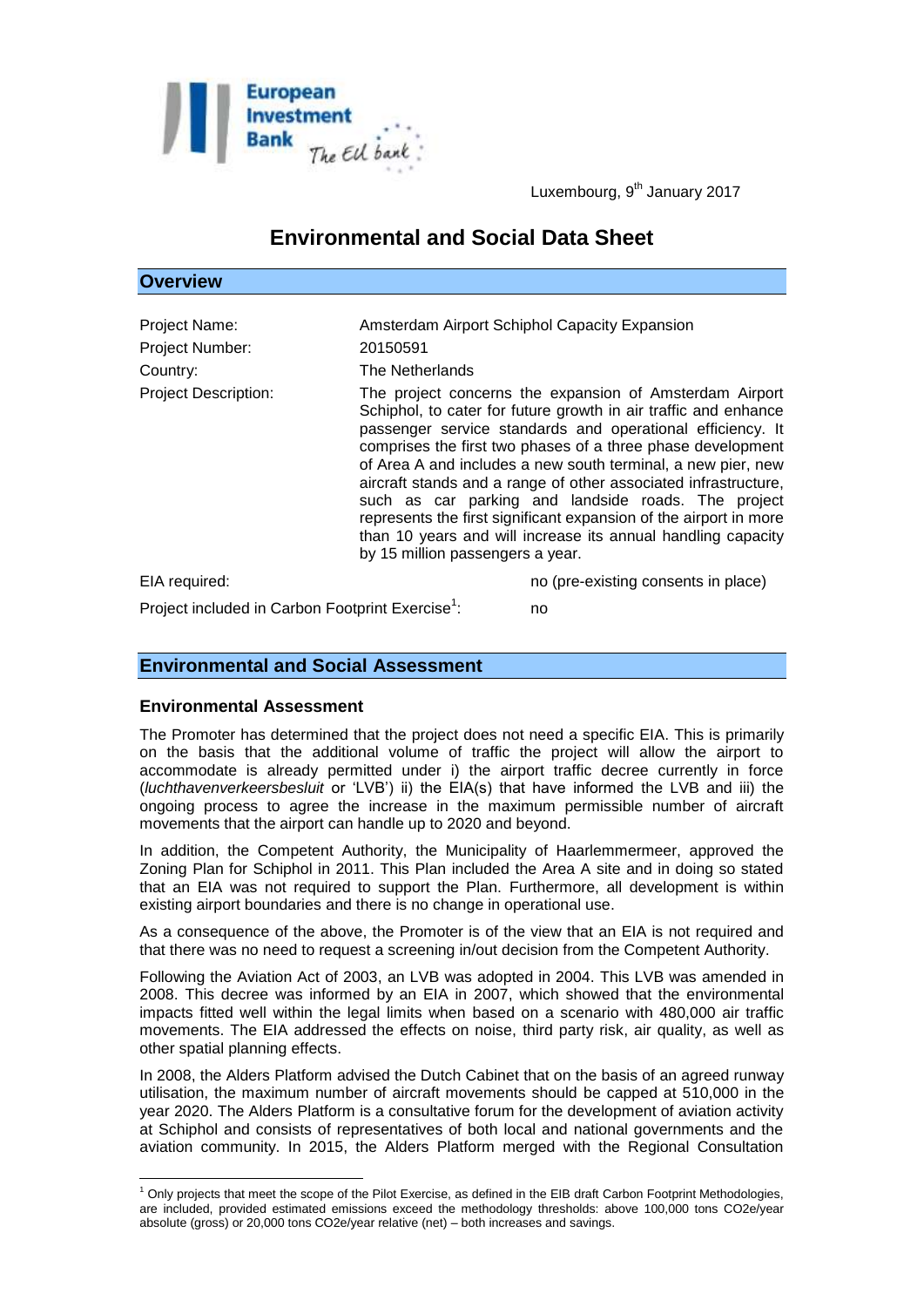

Luxembourg, 9<sup>th</sup> January 2017

Committee Schiphol (CROS) and became the Environmental Council Schiphol. The primary purpose of this cap was to limit the aircraft noise nuisance to residents and businesses located in the vicinity of the airport and to control other traffic driven environmental impacts.

An amendment to the Aviation Act was adopted by Government in 2014. Based on this amendment, Schiphol is allowed to grow beyond the cap of 510,000 movements based on the '50/50 principle' and on the strict condition that there can be no overall increase in the level of noise nuisance (or annoyance); a condition drawing on the fact that this would be possible as a result of aircraft operations becoming quieter over time, through improvements in aircraft and engine technology, and through specific and preferential use of the airport's multiple runway system to manage and mitigate the noise accordingly.

In determining the detail of this 'trade-off', the 2014 amendment stipulated that i) the full reduction in annoyance out to 2020 (as a result of aircraft operations becoming quieter) could be converted directly into an equivalent number of additional movements and ii) the reduction in annoyance that could be achieved beyond 2020, or until such time as 510,000 movements had been reached, would be governed by this 50/50 principle in which half (of the reduction in annoyance) will be converted into additional aircraft movements and half would be retained for the benefit of adjacent communities. This would effectively mean a net overall reduction in noise nuisance for growth beyond 2020.

On 29 January 2015, the cap of 510,000 movements was reduced to 500,000 movements at the Alders Platform.

To assess the reduction in annoyance out to 2020, and therefore the allowable growth potential, the Promoter prepared an EIA and submitted it to the Competent Authority in October 2016. It concluded that as a result of the reduction in annoyance, the available capacity for growth out to 2020 (in the number of aircraft movements) would be approximately 20% even under the most limiting anticipated constraint; and approximately 34% under the most likely anticipated constraint. This 20% capacity increase would mean that the number of permissible movements in 2020 would be 600,000 – which would be in excess of the number anticipated for the airport as a whole after the capacity being provided by the project is fully utilized. In its base scenario, the Promoter is forecasting traffic growth to 537,000 movements by 2025, 577,000 movements by 2030 and 680,000 movements by 2040.

Preliminary approval of the EIA is expected in Q2, 2017, which will signal the start of the public consultation process. When the public consultation is complete, the EIA will form the basis of a new LVB which inter alia outlines the permissible limit on aircraft movements in 2020.

With regard to the quantification for growth beyond 2020, there are currently two different interpretations of the 50/50 rule, one held by the Ministry of Infrastructure and Environment and the other by the Aviation Sector. These different interpretations are to be the subject of discussion and negotiation in the Environmental Council in the first half of 2017. The outcome of those negotiations will also be put forward for public consultation and will also be captured within the ministerial decree.

With regards to biodiversity, there are three designated sites in the vicinity of the airport. The closest is Oosteinderpoel, a Habitat/Species Management Area, about 0.5km to the southeast of Runway 36R threshold. Botshol, a Natura 2000 site, is 10km further to the southeast, and then there is Kennemerland, approximately 15km to the west of the airport flanking the coast line. It is understood that none of these sites are adversely impacted by airport operations.

The Promoter will ensure that an Environmental and Social Management Plan (ESMP) is implemented during the course of the works, incorporating all necessary measures to mitigate the impacts of construction in accordance with best practice and National Legislation.

## **Public Consultation and Stakeholder Engagement**